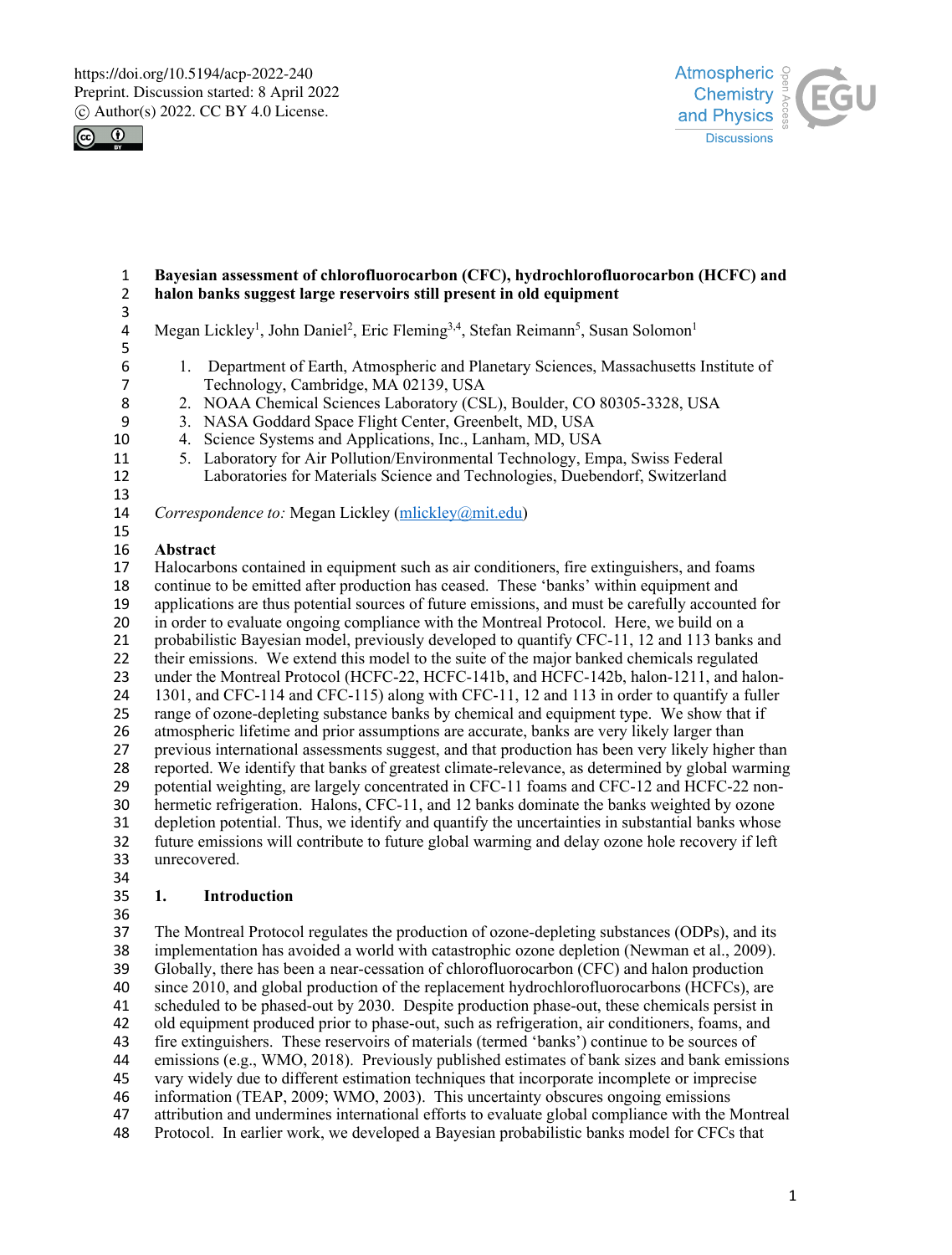



49 incorporates the widest range of constraints to date (Lickley et al., 2020, 2021). Here, we extend this model to the suite of major chemicals regulated by the Protocol that are subject to banking. 50 this model to the suite of major chemicals regulated by the Protocol that are subject to banking.<br>51 Previously published assessments typically rely on one of three modeling approaches to Previously published assessments typically rely on one of three modeling approaches to 52 estimate bank sizes and to then estimate emissions associated with these banks. In the "top-53 down" approach (e.g. WMO, 2003), banks are estimated as the cumulative difference between 54 reported production and observationally-derived emissions. However, by taking the cumulative<br>55 sum of a small difference between two large values, small biases in emissions or production 55 sum of a small difference between two large values, small biases in emissions or production estimates can propagate into large biases in bank estimates (Velders & Daniel, 2014). Some 56 estimates can propagate into large biases in bank estimates (Velders & Daniel, 2014). Some type 57 of bias is thus expected since production has very likely been under-reported to some extent (e.g. 58 Gamlen et al., 1986; Montzka et al., 2018), and emissions estimates rely on observed concentrations along with global lifetime estimates, which have large uncertainties as 59 concentrations along with global lifetime estimates, which have large uncertainties associated 60 with them (SPARC, 2013). 61 The second approach relies on a "bottom-up" accounting method (Ashford et al., 2004; 62 IPCC/TEAP, 2006), where the inventory of sales by equipment type are carefully tallied along 63 with estimated release rates by application use. The bottom-up approach also relies on sales data from surveys of various equipment types and products as well as estimates of their respective from surveys of various equipment types and products as well as estimates of their respective 65 leakage rates (SROC, 2005). These are all subject to uncertainties, which contributes to 66 uncertainties in bottom-up bank estimates as well. A limitation of the bottom-up method is that 67 observed atmospheric concentrations are used only as a qualitative check and are not explicitly<br>68 accounted for in the analysis. Another important limitation is that data used in the bottom-up 68 accounted for in the analysis. Another important limitation is that data used in the bottom-up accounting method are unobserved but rather reported, such as production or sales of equipm 69 accounting method are unobserved but rather reported, such as production or sales of equipment,<br>70 thus bias in reporting could propagate into large biases in bank estimates. thus bias in reporting could propagate into large biases in bank estimates. 71 The third approach, and the one used in more recent ozone assessments (WMO, 2011, 2014, 2018) uses a hybrid approach to calculate banks. Bottom-up banks estimated for 2008 are used<br>3 as the starting point of the calculations. These banks are taken from SROC (2006) and represent as the starting point of the calculations. These banks are taken from SROC (2006) and represent 74 interpolated values from the 2002 and 2015 estimates. The banks are then brought forward to the 75 present time by adding the cumulate reported production and subtracting the cumulative 76 emission from 2008 through the present. This approach is consistent with 2008 bottom-up bank 77 estimates by design, however, as time between 2008 and the present has grown, the cumulative 78 errors associated with the top-down approach have become larger.<br>79 The modeling approach applied in the present study relies on Ba The modeling approach applied in the present study relies on Bayesian inference of 80 banks(Lickley et al., 2020, 2021) where banks are estimated using an approach called Bayesian 81 parameter estimation. In this approach a simulation model of the bottom-up method is 82 developed, where prior distributions of input parameters are constructed from previously 83 published values, accounting for large uncertainties in production and bank release rates. The simulation model simultaneously models banks, emissions, and atmospheric concentrations. simulation model simultaneously models banks, emissions, and atmospheric concentrations. 85 Parameters in the simulation model are then conditioned (or updated) on observed concentrations 86 by applying Bayes' theory. The final result is a posterior distribution of banks by chemical and 87 equipment type, along with an updated estimate of production and release rates for each

88 equipment type. This approach incorporates data and assumptions from both the bottom-up and 89 top-down approaches, providing a simulation model consistent with the bottom-up accounting 90 approach while also being consistent with observed concentrations within their uncertainties.

91 The remainder of the paper includes the following: Section 2 presents the Bayesian modeling<br>92 approach along with data used in the analysis. Section 3 provides a summary of the results of 92 approach along with data used in the analysis. Section 3 provides a summary of the results of our analysis for each of the chemicals considered here. Finally, Section 4 provides a discussio 93 our analysis for each of the chemicals considered here. Finally, Section 4 provides a discussion 94 of our primary findings and limitations of the analysis.

- 95
- 96 **2. Methods**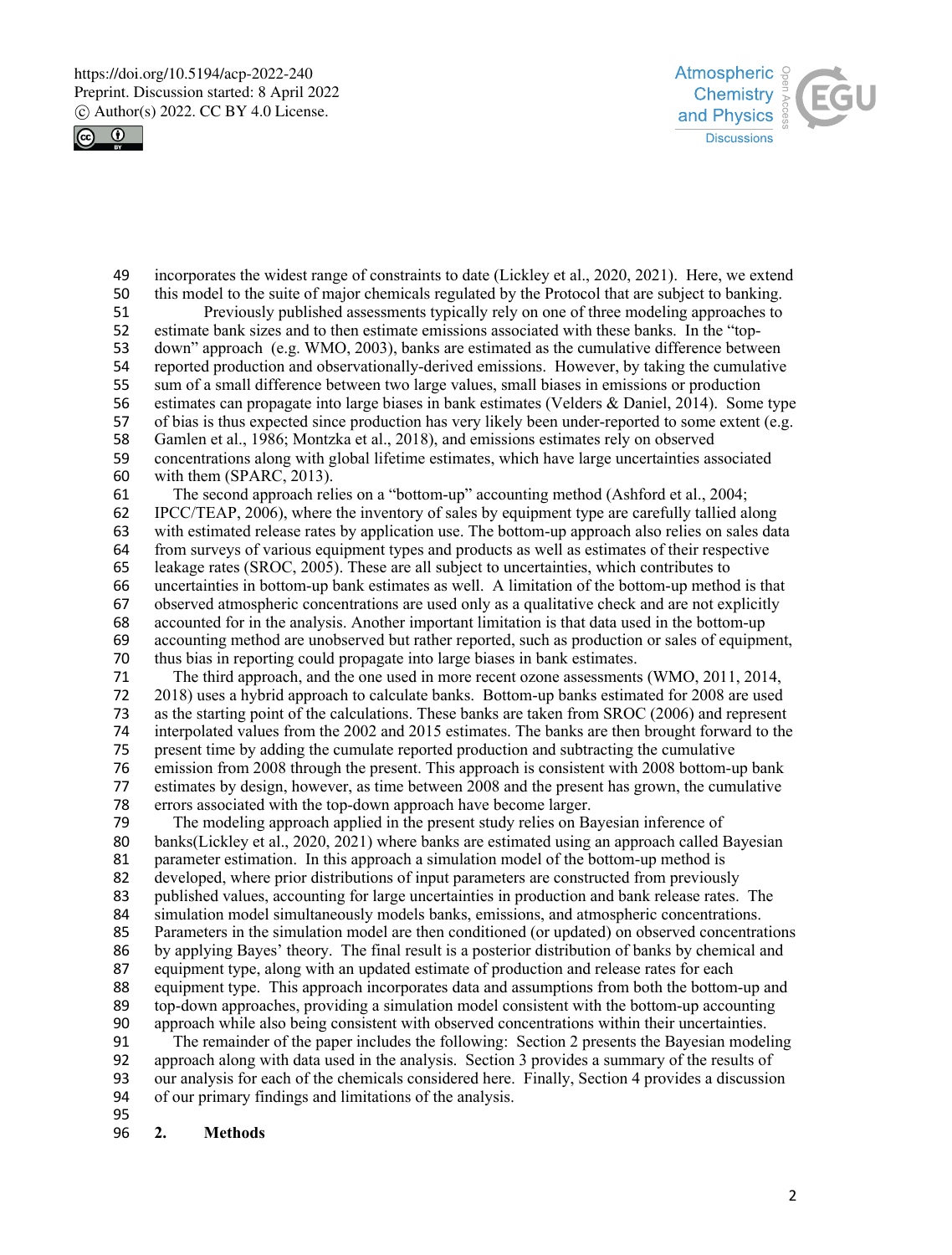



97<br>98

- The Bayesian modeling approach from Lickley et al. (2020, 2021) draws on a Bayesian analysis 99 approach called Bayesian melding, designed by Poole & Raftery (2000), that allows us to apply inference to a deterministic simulation model. We employ a version of this method that we henceforth refer to as Bayesian Parameter Estimation (BPE), which allows for input parameter
- uncertainty (Bates et al., 2003; Hong et al., 2005). The model flow is implemented as follows;
- first we develop a deterministic simulation model, representing the "bottom-up" accounting
- method that simultaneously simulates banks, emissions, and mole fractions for each chemical
- and equipment type. In this analysis, the chemicals considered include CFC-11, 12, 113, 114,
- and 115, HCFC-22, 141b, and 142b, and halon-1201, and 1311. Prior distributions for each of
- the input parameters are based on previously published estimates. We then specify the likelihood function as a function of the difference between observed and simulated mole
- fractions. Finally, we estimate posterior distributions of both the input and output parameters by
- implementing Bayes' Rule using a sampling procedure. Each of the steps of the BPE are
- described in more detail below.
- 

# **2.1 Simulation Model**

- 114 The simulation model is comprised of equations  $(1) (5)$  which simultaneously models banks, emissions, and mole fractions for each chemical by equipment type for all years with available data up until 2019. Starting dates differ by chemical, see the Supplement for details. The simulation model is specified as follows;
- 

119 
$$
B_{j,t+1} = (1 - RF_{j,t}) \times B_{j,t} + (1 - DE_{j,t}) \times P_{j,t}
$$
 (1)  
120

121 where  $B_{j,t}$ , is banks and  $P_{j,t}$  is production of equipment category, *j*, in year, *t*.  $RF_{j,t}$  reflects the 122 fraction of the bank released and  $DE_{j,t}$  reflects the fraction of production that is directly emitted 123 in equipment category, *j*, year, *t*. These same parameters are used to simulate emissions,  $E_{i,t}$ : 

125 
$$
E_{j,t+1} = RF_{j,t} \times B_{j,t} + DE_{j,t} \times P_{j,t}
$$
 (2)

Total banks,  $B_{Total,t}$ , and total emissions,  $E_{Total,t}$ , are then estimated as the sum across all *N* equipment categories; equipment categories;

129  
130 
$$
B_{Total,t} = \sum_{j=1}^{N} B_{j,t}
$$
 (3)

132 
$$
E_{Total,t} = \sum_{j=1}^{N} E_{j,t}
$$
 (4)

 For chemicals where feedstock usage is reported, an additional term in eq (4) is included that accounts for feedstock emissions. Emissions are then used to simulate atmospheric mole 136 fractions,  $MF_t$ , along with an assumed atmospheric lifetime,  $\tau_t$ , taken as the SPARC (2013) nulti-model time-varying mean; multi-model time-varying mean;

$$
139 \quad MF_{t+1} = \exp\left(\frac{-1}{\tau_t}\right) \times MF_t + A \times E_{Total,t} \tag{5}
$$

where A is a constant that converts units of emissions to units of mole fractions.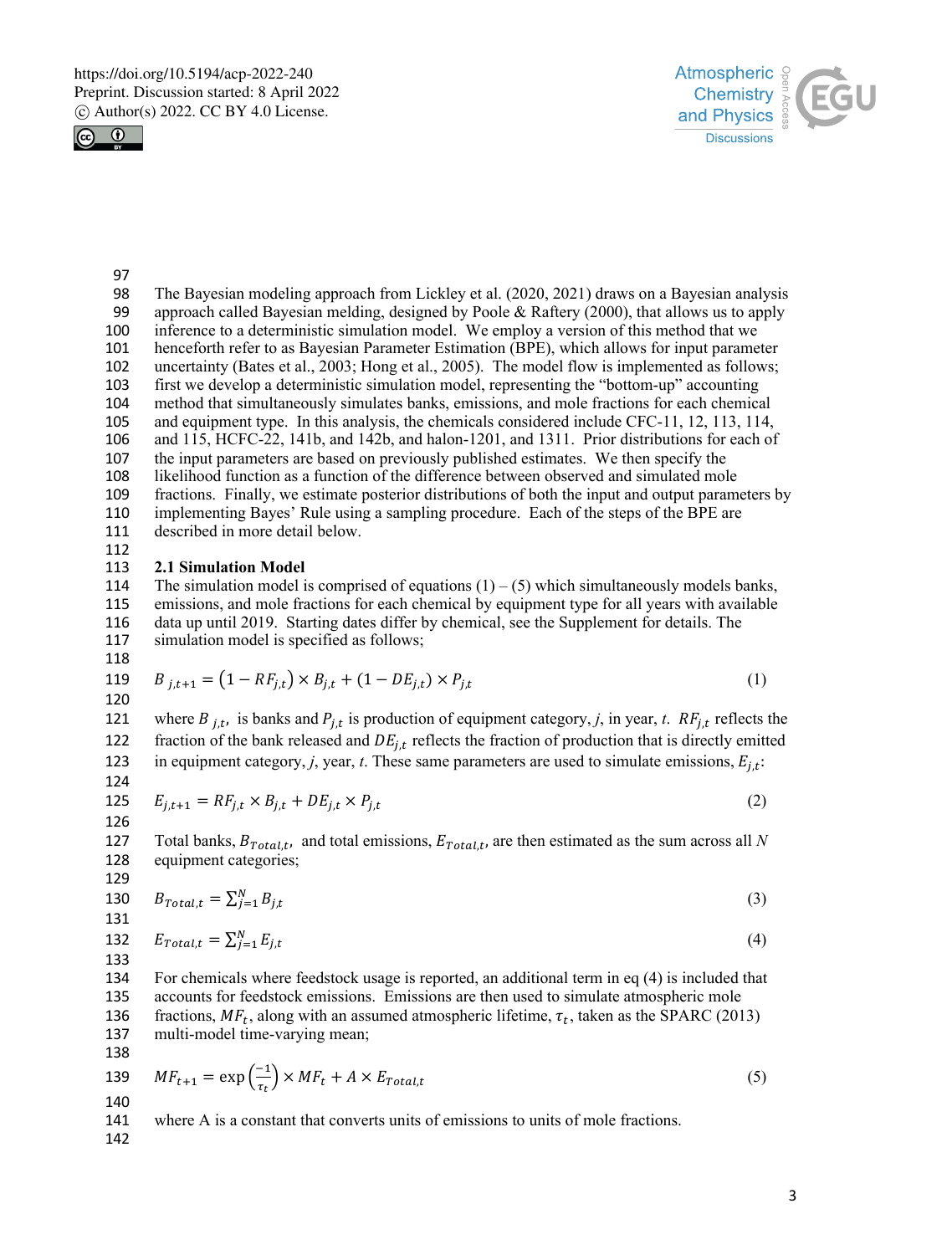



143<br>144

### 144 **2.2 Prior Distributions**

 Prior distributions for each of the input parameters in the simulation model described above are developed to estimate mole fractions, emissions, and banks for CFC-11, 12, 113, 114, and 115, HCFC-22, 141b, and 142b, and halon-1201, and 1311. Categories of bank equipment are defined by the categorization provided by AFEAS (2001), which varies by compound (shown in

149 Table 1). For halons, there is a single category of bank (fire extinguishers).<br>150 AFEAS data reports global annual production up to 2001 categorize AFEAS data reports global annual production up to 2001 categorized by equipment type, 151 which is generally categorized into short, medium and long-term banks. We use AFEAS data 152 and categorization to develop our production priors and adopt the WMO (2003) correction where<br>153 AFEAS production values are used up until 1989 and then scaled to match UNEP global AFEAS production values are used up until 1989 and then scaled to match UNEP global 154 production values for all years following 1989. After AFEAS data ends, we assume the relative 155 production in each category remains constant for all years following 2001. Uncertainty in 156 production priors is assumed to follow a multivariate log-normal distribution, where temporal 157 correlation in production reporting bias is estimated in the BPE. Prior distributions differ by<br>158 chemical and are developed to be wide enough for atmospheric mole fraction priors to contain 158 chemical and are developed to be wide enough for atmospheric mole fraction priors to contain 159 observations. See the Supplement for details on production priors for each chemical.

 The emissions function by bank equipment type can be characterized by the fraction of production that is directly emitted during the year of production (DE) and the fraction of the bank that is emitted in each subsequent year. Prior estimates for emissions functions come from 163 previously reported data and differ by chemical and equipment type (see the Supplement).<br>164 Broadly speaking, it has been estimated that chemicals contained in short-term banks are f Broadly speaking, it has been estimated that chemicals contained in short-term banks are fully 165 emitted within the first two years after production, medium-term banks lose about  $10-20\%$  of their material each year, and long-term banks can lose as little as 2% of their material each year (Ashford et al., 2004). We use previously published estimates to develop emissions function priors specific to each chemical and bank type along with wide uncertainties, as specified in the Supplement.

170 Amounts of halocarbons used for feedstock production are available annually 171 (UNEP/TEAP, 2021). A prior mean leakage rate of 2% was assumed during production, which

172 reflects a medium value between different facilities (MCTOC, 2019).

173

| 174 | <b>Table 1:</b> Application type of halocarbon banks by chemical |  |
|-----|------------------------------------------------------------------|--|
|     |                                                                  |  |

| Chemical          | <b>Short Bank</b> | <b>Medium Bank</b>         | <b>Long Bank</b> |
|-------------------|-------------------|----------------------------|------------------|
| <b>CFC-11</b>     | Aerosols          | Non-hermetic refrigeration | Closed-cell foam |
|                   | Open-cell foam    |                            |                  |
| <b>CFC-12</b>     | Aerosols          | Non-hermetic refrigeration | Refrigeration    |
|                   | Open-cell foam    |                            |                  |
| <b>CFC-113</b>    | solvents          |                            | Heat pump        |
| <b>CFC-114</b>    |                   |                            | Heat pump        |
| <b>CFC-115</b>    | Propellant        |                            | Air conditioning |
| <b>HCFC-22</b>    | Open-cell foam    | Non-hermetic refrigeration | Foam             |
| <b>HCFC-141b</b>  | Open-cell foam    | Non-hermetic refrigeration | Foam             |
| <b>HCFC-142b</b>  |                   | Non-hermetic refrigeration | Foam             |
| <b>Halon-1211</b> |                   | Fire extinguishers         |                  |
| <b>Halon-1301</b> |                   | Fire extinguishers         |                  |

175 176

177 **2.3 Likelihood function**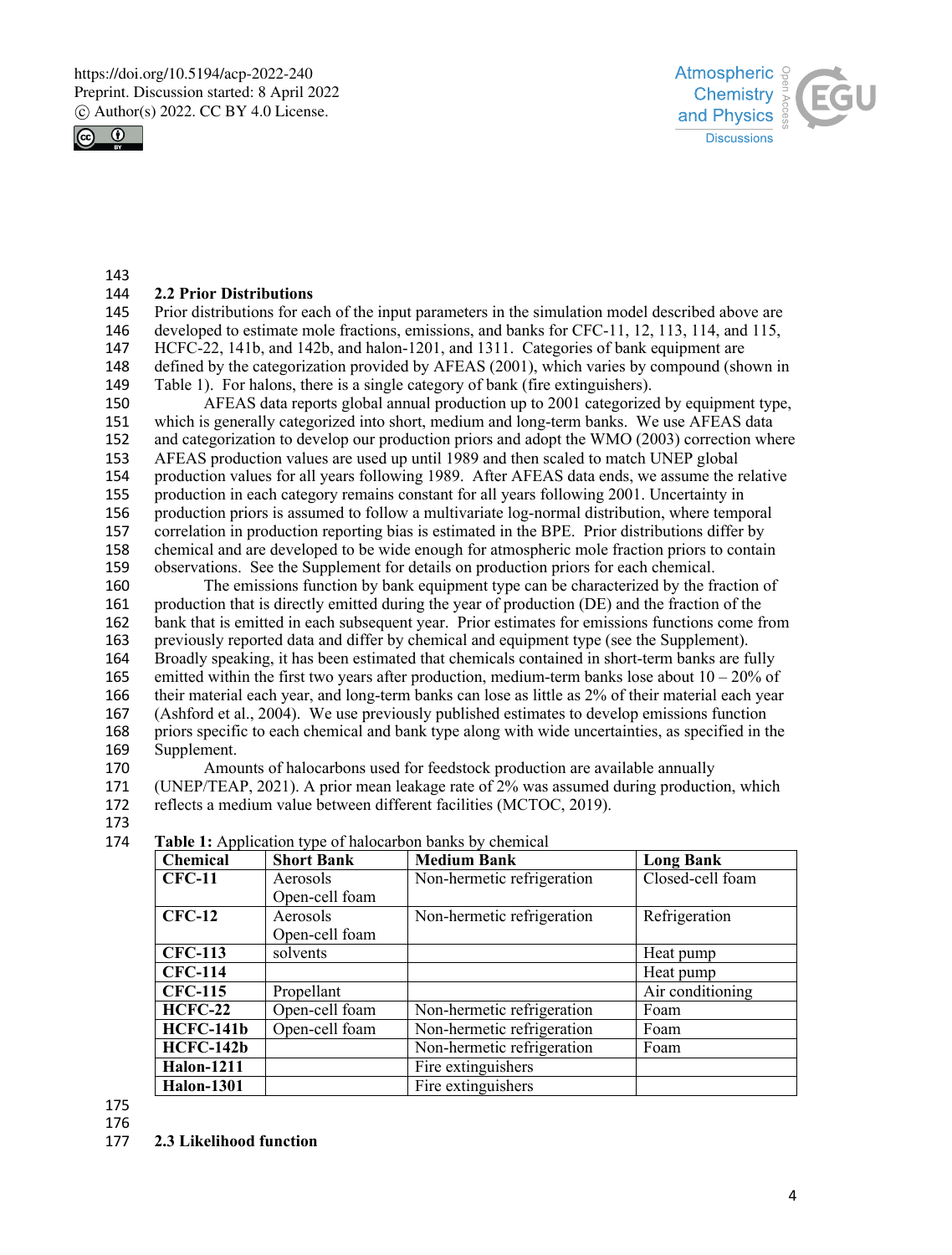



178 For each chemical, the likelihood function is a multivariate normal likelihood function of the 179 difference between modeled and observed mole fractions: difference between modeled and observed mole fractions;

$$
180 \\
$$

181 
$$
P(D_{t1},...D_{tN}|\boldsymbol{\theta}) = \frac{1}{(2\pi)^{\frac{N}{2}}\sqrt{|S|}} \exp \left\{-\frac{1}{2}\Delta^T S^{-1} \Delta\right\}
$$
 (6)

182

183 Where  $D_{t1}$ , ...  $D_{tN}$  is yearly globally-averaged observed mole fractions for all years where 184 observations are available and  $\theta$  represents that vector of input and output parameters from the 185 simulation model.  $\Delta$  is an *N* x 1 vector of the difference between yearly observed and modeled 186 mole fractions and is assumed to have a mean zero, and covariance function S. S therefore 187 represents the sum of uncertainties between observed and modeled mole fractions. While there 188 are published estimates of uncertainties in observed mole fractions, the uncertainties in modeled are published estimates of uncertainties in observed mole fractions, the uncertainties in modeled 189 mole fractions do not, therefore, we estimate  $S$  separately for each chemical, as is done in 190 (Lickley et al., 2020). The off-diagonals in the covariance function incorporate a correlation 191 term, which accounts for our assumption that there is high correlation in the bias between 192 modeled and observed mole fractions. Correlation terms for each chemical are reported in the 193 Supplement along with prior estimates of the uncertainty parameters used for diagonal elements 194 in S. Observations come from the Advanced Global Atmospheric Gas Experiment (AGAGE; 195 https://agage.mit.edu) data set (Prinn et al., 2000; Prinn et al., 2018), with the exception of CFC-196 11 and 12 which, following Lickley et al. (2021), come from the AGAGE and NOAA merged 197 data sets (Engel et al., 2019). Data are aggregated into annual global mean mole fractions. The 198 time frame of availability of observations differs by chemical (see the Supplement).

#### 199<br>200 **2.4 Posterior Distributions**

201 Following Bayes' Rule, we specify our posterior distribution as;

202

$$
P(\boldsymbol{\theta}|D_{t1},...,D_{tN}) = \frac{P(\boldsymbol{\theta})P(D_{t1},...D_{tN}|\boldsymbol{\theta})}{P(D_{t1},...D_{tN})}
$$
(7)

205 Where  $P(\theta)$  represents the joint prior distribution of the input and output parameters described 206 in the simulation model in Section 2.1.

207

 The analytical form of the posterior distribution is intractable. Thus, we estimate the posterior 209 using a sampling procedure (the sampling importance resampling (SIR) method) to estimate the 210 marginal posterior distributions (Bates et al., 2003; Hong et al., 2005; Rubin, 1988). To marginal posterior distributions (Bates et al., 2003; Hong et al., 2005; Rubin, 1988). To implement SIR we draw 1,000,000 samples from the priors, run the simulation model, and then resample from the priors 100,000 times using an importance ratio, which is proportional to the likelihood function. These sample sizes were chosen such that multiple iterations of the model produce consistent results. 215<br>216

# 216 **3. Results**

217 Figure 1 shows observed globally averaged mole fractions compared to BPE estimated mole

218 fractions for each chemical. Figure 2 shows BPE estimated and observationally-derived

219 emissions, assuming the SPARC time-varying multi-model mean lifetime for each species.

220 Posterior estimates agree well with observations for the majority of time periods and chemicals.

221 Note, however, that BPE estimates from Lickley et al. (2021) match observed and

- 222 observationally-derived estimates more closely for CFC-11 than they do in the present analysis.
- 223 We attribute this difference in consistency to atmospheric lifetimes being assumed in the present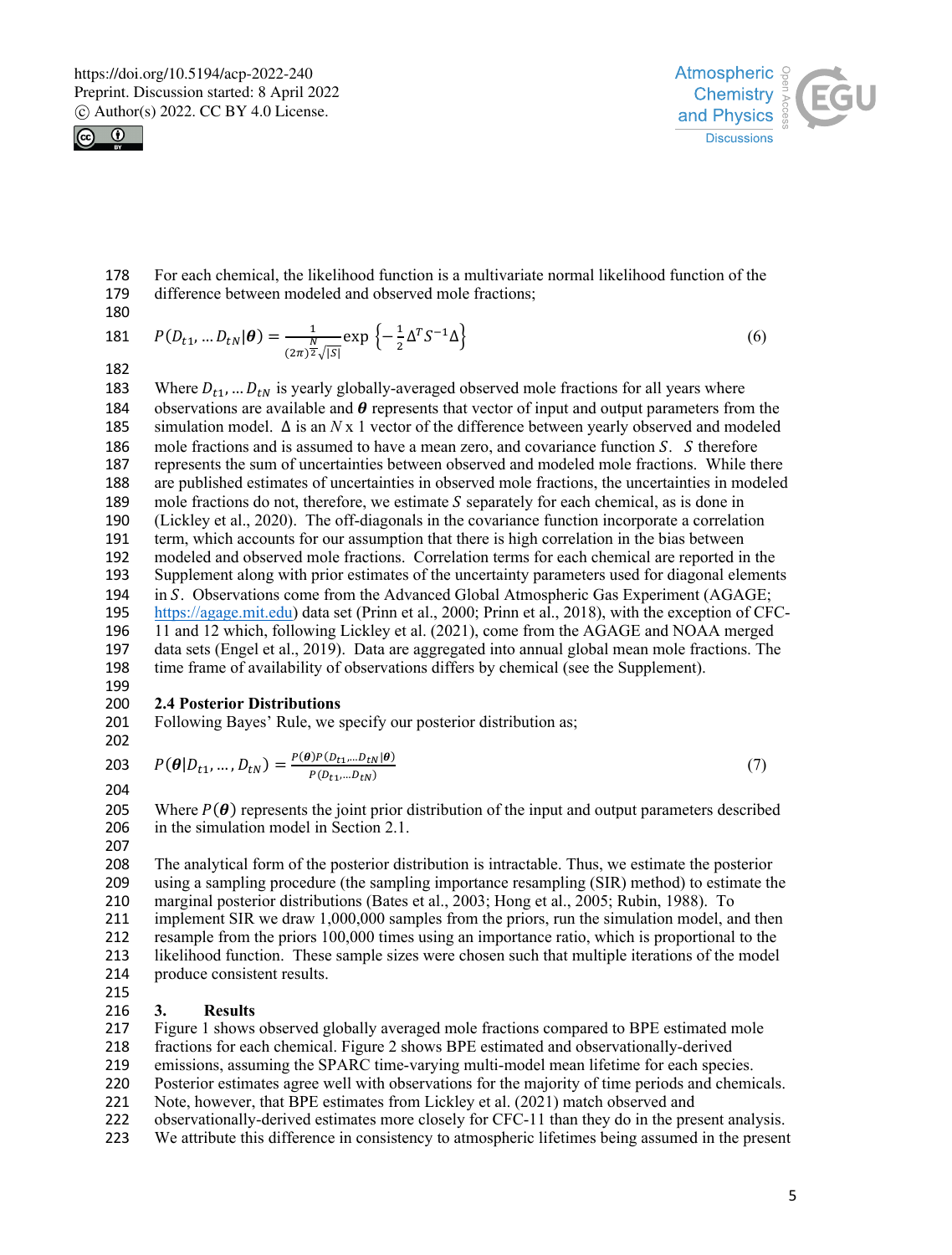



- 224 analysis, whereas they were inferred in Lickley et al. (2021), which found inferred lifetimes to be 225 somewhat shorter than the SPARC multi-model mean values. Shorter lifetimes would allow
- somewhat shorter than the SPARC multi-model mean values. Shorter lifetimes would allow 226 modeled mole fractions to decline more quickly following 1990, better matching observations. A
- 227 notable discrepancy occurs for CFC-115, where modeled mole fractions are increasing
- 228 throughout the entire simulation period, whereas observed mole fractions from 2000 onwards are
- 
- 229 relatively constant. This discrepancy could be explained by the large uncertainties in<br>230 atmospheric lifetimes of CFC-115 (Vollmer et al., 2018), if atmospheric lifetimes are atmospheric lifetimes of CFC-115 (Vollmer et al., 2018), if atmospheric lifetimes are in fact
- 231 substantially shorter than the SPARC multi-model mean.
- 232

233 Figure 3 provides a comparison of BPE bank estimates alongside previously published bank estimates. BPE bank estimates are generally higher than other published values. This can be 235 explained by production uncertainties that are accounted for in the present analysis. Our analysis 236 suggests that production has very likely been underreported for nearly all chemicals. Table 2 237 provides a summary of our estimated bias in cumulative reported production throughout the 238 simulation period for each chemical type. With the exception of CFC-113 and CFC-115, we find<br>239 our inferred cumulative production to be significantly higher than reported production (at the 1our inferred cumulative production to be significantly higher than reported production (at the 1-240 sigma level), with our median estimate suggesting that production was as little as 9% higher than 241 reported for CFC-12 and as high as 50% higher than reported for Halon-1211. We would expect 242 any consistent bias in reported production to be a bias low, since consistent undercounting of 243 production is more plausible than overcounting production. The exception for this would be the 244 base year, which reduction targets are made with reference to. In this instance, we would expect 245 overreporting for this year to be more likely. overreporting for this year to be more likely.

246

247 **Table 2:** Estimated bias in cumulative reported production. Values indicate the percent

248 difference between inferred cumulative production from the onset of production to 2019 relative 249 to reported production, for all uses except for feedstock production. Positive values indicate the 250 percent by which inferred production is higher than reported.

| <b>Chemical Name</b>                   | <b>CFC-11</b> | $CFC-12$      | <b>CFC-113</b>   | <b>CFC-114</b>    | <b>CFC-115</b>    |
|----------------------------------------|---------------|---------------|------------------|-------------------|-------------------|
| <b>Median inferred bias</b>            | 12%           | 9%            | $-1\%$           | $11\%$            | $-1\%$            |
| $(16th, 84th percentile)$              | $(9\%, 13\%)$ | $(7\%, 11\%)$ | $(-3\%, 0\%)$    | $(9\%, 13\%)$     | $(-2\%, 5\%)$     |
| <b>Chemical Name</b>                   | $HCFC-22$     | $HCFC-141b$   | <b>HCFC-142b</b> | <b>Halon-1211</b> | <b>Halon-1301</b> |
| <b>Median inferred bias</b>            | 10%           | 12%           | 22%              | 50%               | $2.4\%$           |
| $(16th$ , 84 <sup>th</sup> percentile) | $6\%, 13\%$   | $(6\%, 19\%)$ | $(17\%, 28\%)$   | $(41\%, 59\%)$    | $(18\%, 32\%)$    |

251

252

 Figure 4 shows the breakdown of emissions by equipment type over time. For CFCs, emissions from short-term banks tend to peak around 1990, as spray applications were banned earlier than other applications, after which emissions from medium and long-term banks become more dominant emission sources. This is to be expected as the phase-out of production after 1990 would lead to more CFC emissions from existing banks rather than new, short-lived equipment. For HCFC-22, most of the emission throughout the entire time period is from medium banks, which is largely non-hermetic refrigeration. Long banks (i.e. foams) dominate emissions for HCFC-141b, and for HCFC-142b, where both foams and non-hermetic refrigeration are prominent emission sources throughout the simulation period. Estimated feedstock emissions averaged over 2010 – 2019 are shown in Table 3. HCFC-22 is the largest source of feedstock emissions by mass, but CFC-113 feedstock emissions are estimated to be larger when weighted by GWP100 and ODP.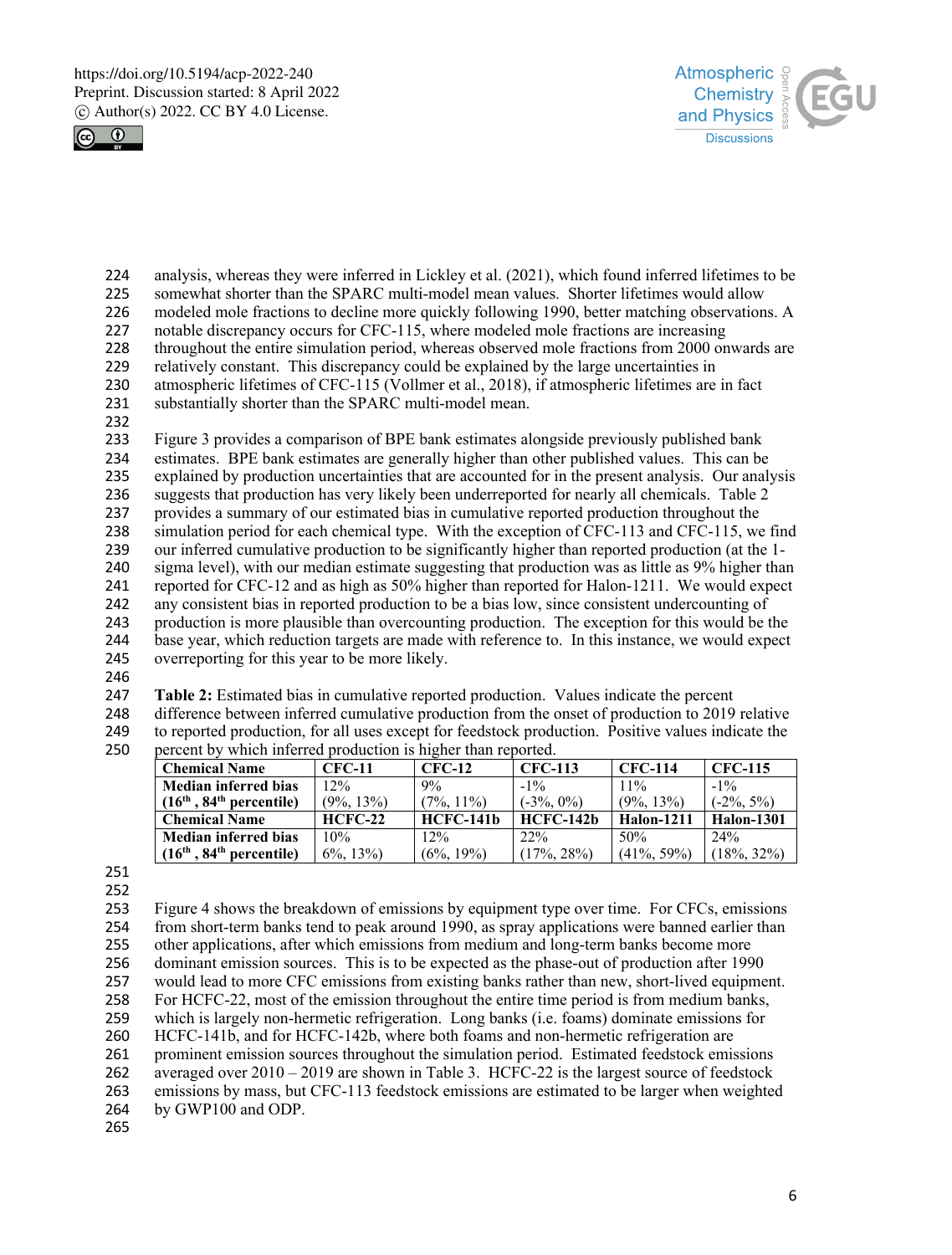



- **Table 3:** Estimated feedstock emissions averaged from 2010 2019 from the Bayesian analysis.
- Emissions are weighted by mass, global warming potential (GWP100) relative to CO2 over a
- 

| 268 | 100-year time horizon, and by ozone depletion potential (ODP)(WMO, 2018). |                |                     |               |  |
|-----|---------------------------------------------------------------------------|----------------|---------------------|---------------|--|
|     | <b>Feedstock Emissions   CFC-113</b>                                      |                | $HCFC-22$           | HCFC-142b     |  |
|     | By mass                                                                   | $3.4$ Gg/yr    | $9.3 \text{ Gg/yr}$ | $2.1$ Gg/yr   |  |
|     | By GWP100                                                                 | $20,838$ Gg/yr | $16,591$ Gg/yr      | $4,302$ Gg/yr |  |
|     | <b>By ODP</b>                                                             | $2.8$ Gg/yr    | $0.3 \text{ Gg/yr}$ | $0.1$ Gg/yr   |  |

 Figure 5 shows the relative quantity of banked materials by chemical type. Banks are weighted 271 by mass (Figure 5a), by global warming potential (GWP100; Figure 5b), and by ozone depleting 272 potential (ODP; Figure 5c). Our best estimate is that the sum of the HCFCs currently comprise potential (ODP; Figure 5c). Our best estimate is that the sum of the HCFCs currently comprise about 77% of banks by mass. However, in terms of climate impacts, CFC-11, 12 and HCFC-22 274 are the largest banked materials weighted by GWP100, accounting for 36%, 14%, and 36% of 275 current banks, respectively. When banks are weighted by ODP, CFC-11 and 12 represent 46% current banks, respectively. When banks are weighted by ODP, CFC-11 and 12 represent 46% and halons also represent 46% of current banked chemicals.

Figure 6 shows the composition of banks by chemical type. This, together with Figure 5,

provides insight into the most prominent banked sources of halocarbons with regards to

GWP100 and ODP. In terms of GWP100, CFC-11 banks largely reside in foams, whereas CFC-

281 12 and HCFC-22 are largely in non-hermetic refrigeration; the latter may be more readily recoverable. In terms of ODP, CFC-11 foams and CFC-12 non-hermetic refrigeration remain

 important, along with halons which are all contained in fire extinguishers, a recoverable reservoir.

 

# **4. Discussion and Conclusions**

 This analysis suggests that if lifetime assumptions are correct, published bank estimates using either the top-down or bottom-up methods were likely underestimating bank sizes for all banked chemicals due to underreporting of production (see Table 2). The Bayesian approach used in this analysis does not assume production is known, but rather jointly infers production along with the other parameters in the simulation model, providing probabilistic estimates of historical production values. Previously published bank estimates (Ashford et al., 2004; TEAP, 2009; WMO, 2003) do not infer production, but rather assume it is known, or consider different scenarios. We argue that production assumptions have been biased low due to underreporting and thus have led to published bank estimates that were also biased low.

297<br>298 Discrepancies between observed mole fractions and BPE-derived mole fractions are notable for the suite of chemicals considered here. While the majority fall within the 90% confidence interval throughout most of the time periods, the trends in concentrations between observations and inferred mole fractions do not always agree. This discrepancy could be related to our partitioning of production type following 2003 (i.e. after AFEAS data ends). Another important limitation in this analysis is in the treatment of atmospheric lifetimes, which could also explain some of these discrepancies. The present analysis assumes atmospheric lifetimes are known and equal to the SPARC (2013) time varying multi-model mean lifetimes. However, previous work has indicated potential biases in SPARC lifetimes, for example for CFCs (Lickley et al., 2021). The potential bias in atmospheric lifetimes would result in biased bank estimates in the present manuscript and requires further analysis.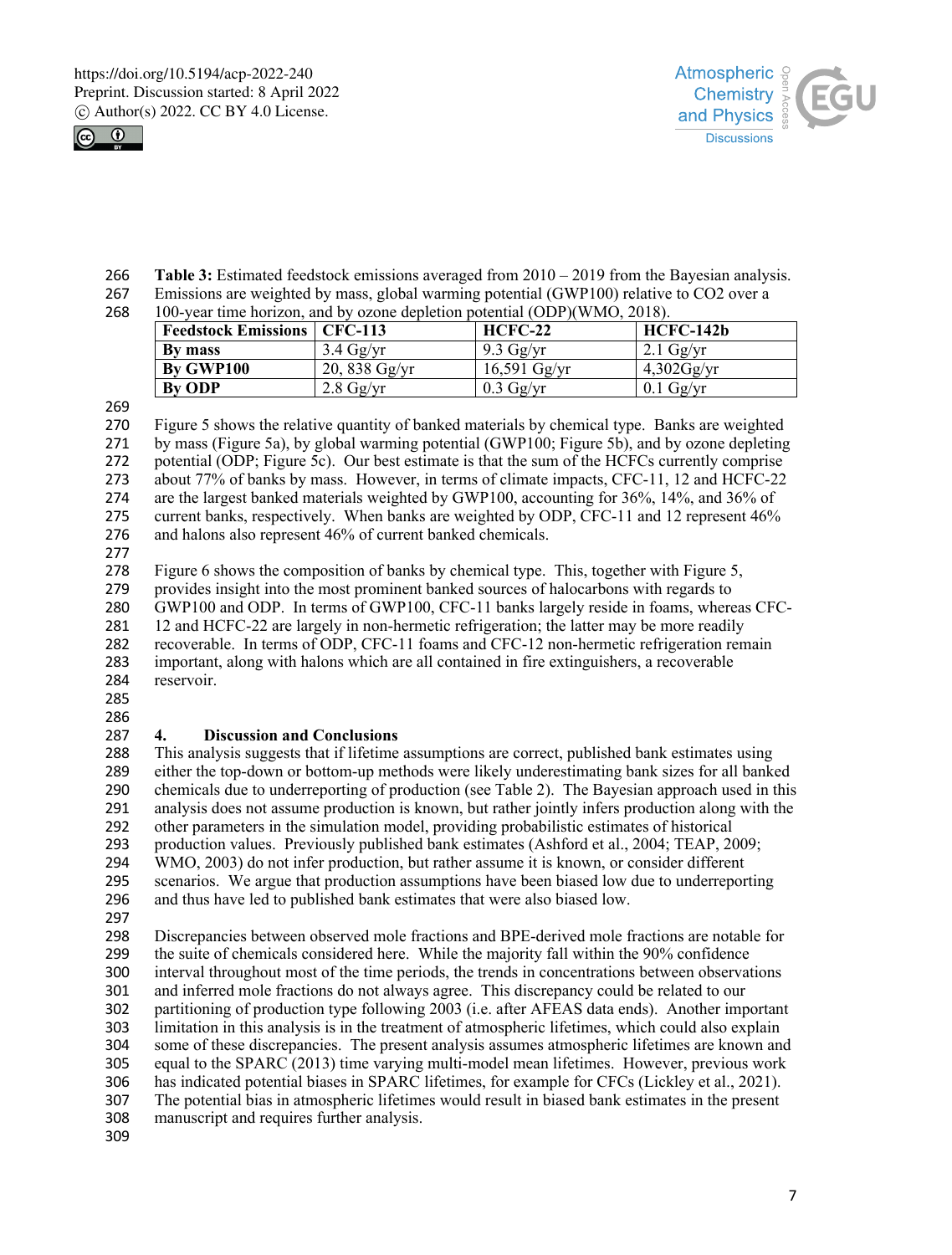



310 There are important discrepancies between CFC-113 feedstock emissions inferred here and those estimated in the previous analysis (Lickley et al., 2020). In Lickley et al. (2020), feedstock estimated in the previous analysis (Lickley et al., 2020). In Lickley et al. (2020), feedstock emissions were assumed to be the difference between observationally-derived emissions and inferred bank emissions. In the present analysis, prior distributions of feedstock production and leakage rates are developed and feedstock emissions are then inferred. In the present analysis, observationally-derived CFC-113 emissions are higher than total BPE inferred emissions at the 1-sigma level from 2010 onwards. This suggests that either observationally-derived emissions are too high, or our BPE estimates are too low. In Lickley et al. (2021), we find that atmospheric lifetimes of CFC-113 are very likely lower than the SPARC multi-model time varying mean, 319 used in the present analysis. This would imply that the observationally-derived emissions shown 320 in Figure 2 are biased low, suggesting an even larger discrepancy between BPE inferred total in Figure 2 are biased low, suggesting an even larger discrepancy between BPE inferred total emissions and observationally derived emissions. Therefore, it seems plausible that the discrepancy is due to prior feedstock emissions estimates being biased low due to larger leakage, or CFC-113 is being produced for a use that is not allowed under the Montreal Protocol. 324<br>325 Finally, some important details about production and destruction were not fully accounted for in this analysis. For one, feedstock priors were only included for CFC-113, HCFC-22, and HCFC- 142b, which could be limiting our assessment of the sources of emissions for other chemicals. However, published feedstock values for other chemicals are not available and leakage rates in feedstock applications may be uncertain. Further, we do not consider end-of-life destruction of 330 equipment as there are no published records, to our knowledge, of these processes. Finally, we 331 were not able to account for a more detailed breakdown in production by equipment type than were not able to account for a more detailed breakdown in production by equipment type than what has been published by AFEAS, which discretizes production into, at most, four categories of equipment, and does not provide data beyond 2003. Without publicly available details of these processes, modeling of banks and emissions will continue to be limited. **Code Availability:** All analyses were done in MATLAB. All code used in this work is available at https://github.com/meglickley/HalocarbonBanks 338<br>339 **Data Availability:** The datasets generated and/or analyzed during the current study are available at https://github.com/meglickley/HalocarbonBanks **Author Contributions.** All authors contributed to the conceptualization of the manuscript. M.L. conducted the analysis. M.L. prepared the manuscript with contributions from all authors. **Competing Interests.** The authors declare that they have no conflict of interest. **Acknowledgements.** M.L. and S.S. gratefully acknowledge the support of VoLo foundation and grant 2128617 from the atmospheric chemistry division of NSF. AGAGE is supported principally by NASA (USA) grants to MIT and SIO, and also by: BEIS (UK) and NOAA (USA) 350 grants to Bristol University; CSIRO and BoM (Australia): FOEN grants to Empa (Switzerland); 351 NILU (Norway); SNU (Korea); CMA (China); NIES (Japan); and Urbino University (Italy). NILU (Norway); SNU (Korea); CMA (China); NIES (Japan); and Urbino University (Italy). **References** AFEAS. (2001). AFEAS 2001 database. Retrieved from

- 356 https://unfccc.int/files/methods/other\_methodological\_issues/interactions\_with\_ozone\_layer
- /application/pdf/cfc1100.pdf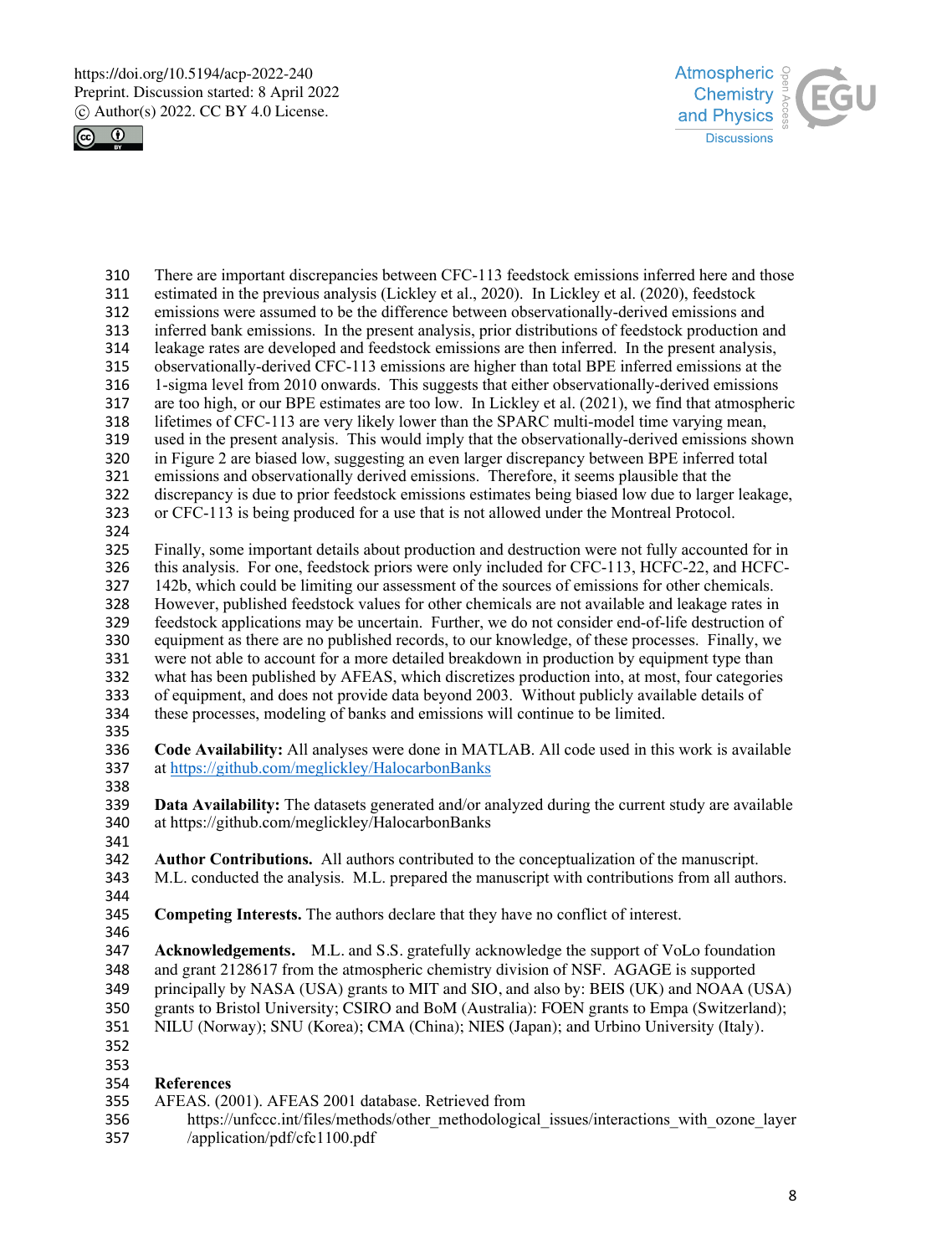



| 358        | Andersen, S. O., Metz, B., Kuijpers, L., & Solomon, S. (Eds.). (2005). Safeguarding the Ozone        |
|------------|------------------------------------------------------------------------------------------------------|
| 359        | Layer and the Global Climate System: Special Report of the Intergovernmental Panel on                |
| 360        | Climate Change. Cambridge University Press.                                                          |
| 361        | Ashford, P., Clodic, D., McCulloch, A., & Kuijpers, L. (2004). Emission profiles from the foam       |
| 362        | and refrigeration sectors comparison with atmospheric concentrations. Part 1: Methodology            |
| 363        | and data. International Journal of Refrigeration, 27(7), 687-700.                                    |
| 364        | Bates, S. C., Cullen, A., & Raftery, A. E. (2003). Bayesian uncertainty assessment in                |
| 365        | multicompartment deterministic simulation models for environmental risk assessment.                  |
| 366<br>367 | Environmetrics: The Official Journal of the International Environmetrics Society, 14(4),<br>355-371. |
| 368        | Engel, A., Rigby, M., Burkholder, J. B., Fernandez, R. P., Froidevaux, L., Hall, B. D., et al.       |
| 369        | (2019). Update on Ozone-Depleting Substances (ODSs) and other gases of interest to the               |
| 370        | Montreal Protocol, Chapter 1 in Scientific Assessment of Ozone Depletion: 2018, Global               |
| 371        | Ozone Research and Monitoring Project - Report No. 58. Geneva, Switzerland: World                    |
| 372        | Meteorological Organization.                                                                         |
| 373        | Gamlen, P. H., Lane, B. C., Midgley, P. M., & Steed, J. M. (1986). The production and release to     |
| 374        | the atmosphere of CCl3F and CCl2F2 (chlorofluorocarbons CFC11 and CFC 12).                           |
| 375        | Atmospheric Environment, 20(6), 1077-1085.                                                           |
| 376        | Hong, B., Strawderman, R. L., Swaney, D. P., & Weinstein, D. A. (2005). Bayesian estimation          |
| 377        | of input parameters of a nitrogen cycle model applied ot a forested reference watershed,             |
| 378        | Hubbard Brook Watershed Six. Water Resources Research, 41(3).                                        |
| 379        | IPCC/TEAP. (2006). Task Force on Emissions Discripancies Report, Technical Report. Nairobi,          |
| 380        | Kenya.                                                                                               |
| 381        | Lickley, M., Solomon, S., Fletcher, S., Rigby, M., Velders, G. J. M., Daniel, J., et al. (2020).     |
| 382        | Quantifying contributions of chlorofluorocarbon banks to emissions and impacts on the                |
| 383        | ozone layer and climate. Nature Communications, 11(1380).                                            |
| 384        | https://doi.org/10.1038/s41467-020-15162-7                                                           |
| 385        | Lickley, M., Fletcher, S., Rigby, M., & Solomon, S. (2021). Joint Inference of CFC lifetimes and     |
| 386        | banks suggests previously unidentified emissions. Nature Communications, $12(2920)$ , $1-10$ .       |
| 387        | https://doi.org/https://doi.org/10.1038/s41467-021-23229-2                                           |
| 388        | MCTOC. (2019). Medical and Chemical Technical Options Committee, 2018 assessment.                    |
| 389        | Retrieved from https://ozone.unep.org/sites/default/files/2019-04/MCTOC-Assessment-                  |
| 390        | Report-2018.pdf                                                                                      |
| 391        | Montzka, S. A., Dutton, G. S., Yu, P., Ray, E., Portmann, R. W., Daniel, J. S., et al. (2018). An    |
| 392        | unexpected and persistent increase in global emissions of ozone-depleting CFC-11. Nature,            |
| 393        | 557(7705), 413.                                                                                      |
| 394        | Newman, P. A., Oman, L. D., Douglass, A. R., Fleming, E. L., Frith, S. M., Hurwitz, M. M., &         |
| 395        | Kawa, S. R. (2009). What would have happened to the ozone layer if chlorofluorocarbons               |
| 396        | (CFCs) had not been regulated? Atmospheric Chemistry and Physics, 9(6), 2113–2128.                   |
| 397        | Poole, D., & Raftery, A. E. (2000). Inference for deterministic simulation models: the Bayesian      |
| 398        | melding approach. Journal of the American Statistical Association, 95(452), 1244–1255.               |
| 399        | Prinn, R. G., Weiss, R. F., Fraser, P. J., Simmonds, P. G., Cunnold, D. M., Alyea, F. N., et al.     |
| 400        | (2000). A history of chemically and radiatively important gases in air deduced from                  |
| 401        | ALE/GAGE/AGAGE. Journal of Geophysical Research Atmospheres, 105(D14), 17751-                        |
| 402        | 17792. https://doi.org/10.1029/2000JD900141                                                          |
| 403        | Prinn, Ronald G., Weiss, R. F., Arduini, J., Arnold, T., Langley Dewitt, H., Fraser, P. J., et al.   |
| 404        | (2018). History of chemically and radiatively important atmospheric gases from the                   |
| 405        | Advanced Global Atmospheric Gases Experiment (AGAGE). Earth System Science Data,                     |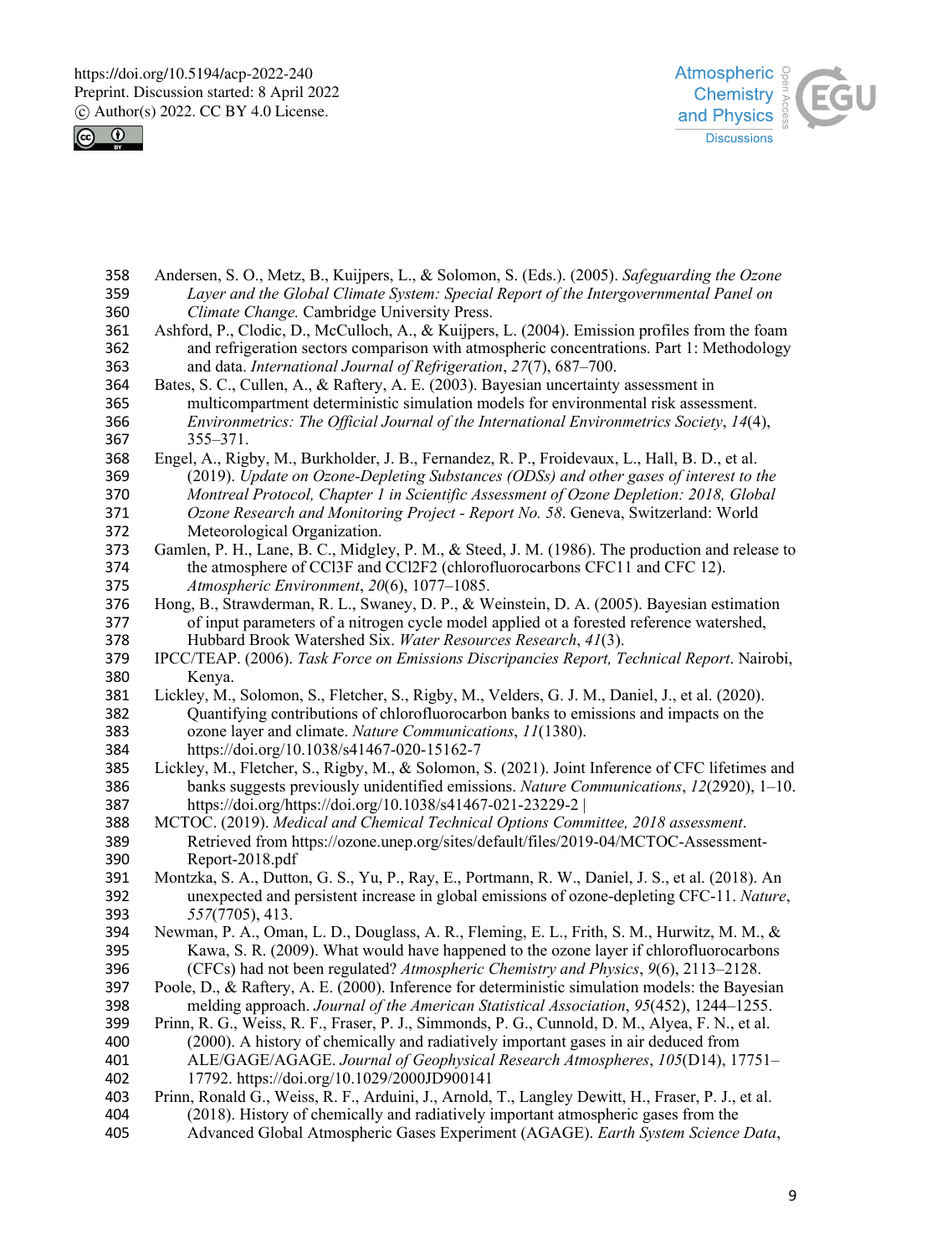



- *10*(2), 985–1018. https://doi.org/10.5194/essd-10-985-2018 Rubin, D. B. (1988). Using the SIR algorithm to simulate posterior distributions (with discussion). *Bayesian Statistics*, *3*, 395–402. SPARC. (2013). SPARC Report on the Lifetimes of Stratospheric Ozone-Depleting Substances, Their Replacements, and Related Specied. (M. Ko, P. Newman, S. Reimann, & Strahan S., 411 Eds.). SPARC Report N. 6, WCRP-15/2013.<br>412 TEAP. (2009). *TEAP (Technology and Economic*  TEAP. (2009). *TEAP (Technology and Economic Assessment Panel), Task Force Decision XX/8 Report, Assessment of Alternatives to HCFCs and HFCs and Update of the TEAP 2005 Supplement Report Data*. Nairobi, Kenya. Retrieved from http://ozone.unep.org/teap/Reports/TEAP\_%0AReports/teap-may-2009-decisionXX-8-taskforcereport.%0Apdf UNEP/TEAP. (2021). *TEAP Progress Report Volume 1*. Nairobi, Kenya. Retrieved from https://ozone.unep.org/system/files/documents/TEAP-2021-Progress-report.pdf Velders, G. J. M., & Daniel, J. S. (2014). Uncertainty analysis of projections of ozone depleting substances: mixing ratios, EESC, ODPs, and GWPs. *Atmospheric Chemistry and Physics*, 421 *14*(6), 2757–2776.<br>422 Vollmer, M. K., Young. Vollmer, M. K., Young, D., Trudinger, C. M., Mühle, J., Henne, S., Rigby, M., et al. (2018). Atmospheric histories and emissions of chlorofluorocarbons CFC-13 424 (CClF<sub&amp;gt;3&amp;lt;/sub&amp;gt;), ΣCFC-114<br>425 (C&amp;lt;sub&amp;gt;2&amp;lt;/sub&amp;gt;Cl&amp;lt;sub&a 425 (C<sub&amp;gt;2&amp;lt;/sub&amp;gt;Cl&amp;lt;sub&amp;gt;2&amp;lt;/sub&am<br>426 p:gt:F&amp:lt:sub&amp:gt:4&amp:lt:/sub&amp:gt;), and . Atmospheric Chemistry and 426 p;gt;F<sub&amp;gt;4&amp;lt;/sub&amp;gt;), and . *Atmospheric Chemistry and* 427 *Physics, 18*(2), 979–1002. https://doi.org/10.5194/acp-18-979-2018 *Physics*, *18*(2), 979–1002. https://doi.org/10.5194/acp-18-979-2018
- WMO. (2003). WMO: Scientific Assessment of Ozone Depletion: 2002, Global Ozone Research and Monitoring Project – Report No. 47. Geneva, Switzerland: World Meteorological Organization (WMO),.
- WMO. (2011). *Scientific Assessment of Ozone Depletion: 2010, Global Ozone Research and Monitoring Project-Report No. 52*. Geneva, Switzerland.
- WMO. (2014). *Scientific Assessment of Ozone Depletion: 2014, World Meteorological Organization, Global Ozone Research and Monitoring Project-Report No. 55*. Geneva, Switzerland.
- WMO. (2018). WMO: Scientific Assessment of Ozone Depletion: 2018, Global Ozone Research and Monitoring Project – Report No. 58. Geneva, Switzerland: World Meteorological Organization (WMO),.
- 
- 
-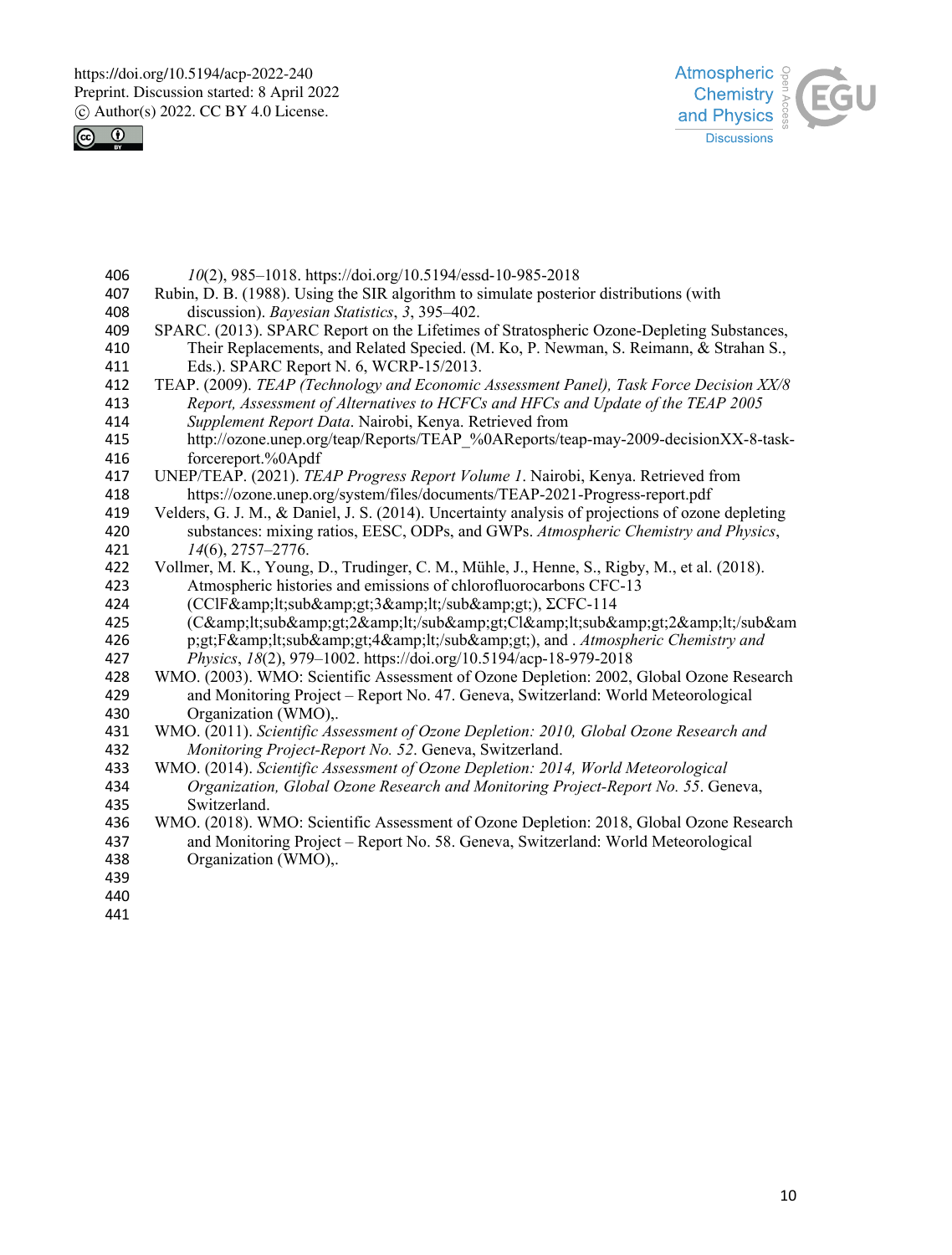







 **Figure 1:** Modeled mole fractions versus observed mole fractions. Red lines indicate the 444 posterior median mole fraction estimate from the Bayesian analysis (BPE), with shaded regions<br>445 indicating the 90% confidence interval. Blue line indicates globally-averaged observed mole indicating the 90% confidence interval. Blue line indicates globally-averaged observed mole

fractions.



448<br>449 **Figure 2:** Modeled emissions versus observationally-derived emissions. Red lines indicate the 450 posterior median emissions estimate from the Bayesian analysis (BPE), with shaded regions<br>451 indicating the 90% confidence interval. Blue line indicates observationally-derived emission indicating the 90% confidence interval. Blue line indicates observationally-derived emissions

- assuming the SPARC multi-model mean time-varying lifetimes.
-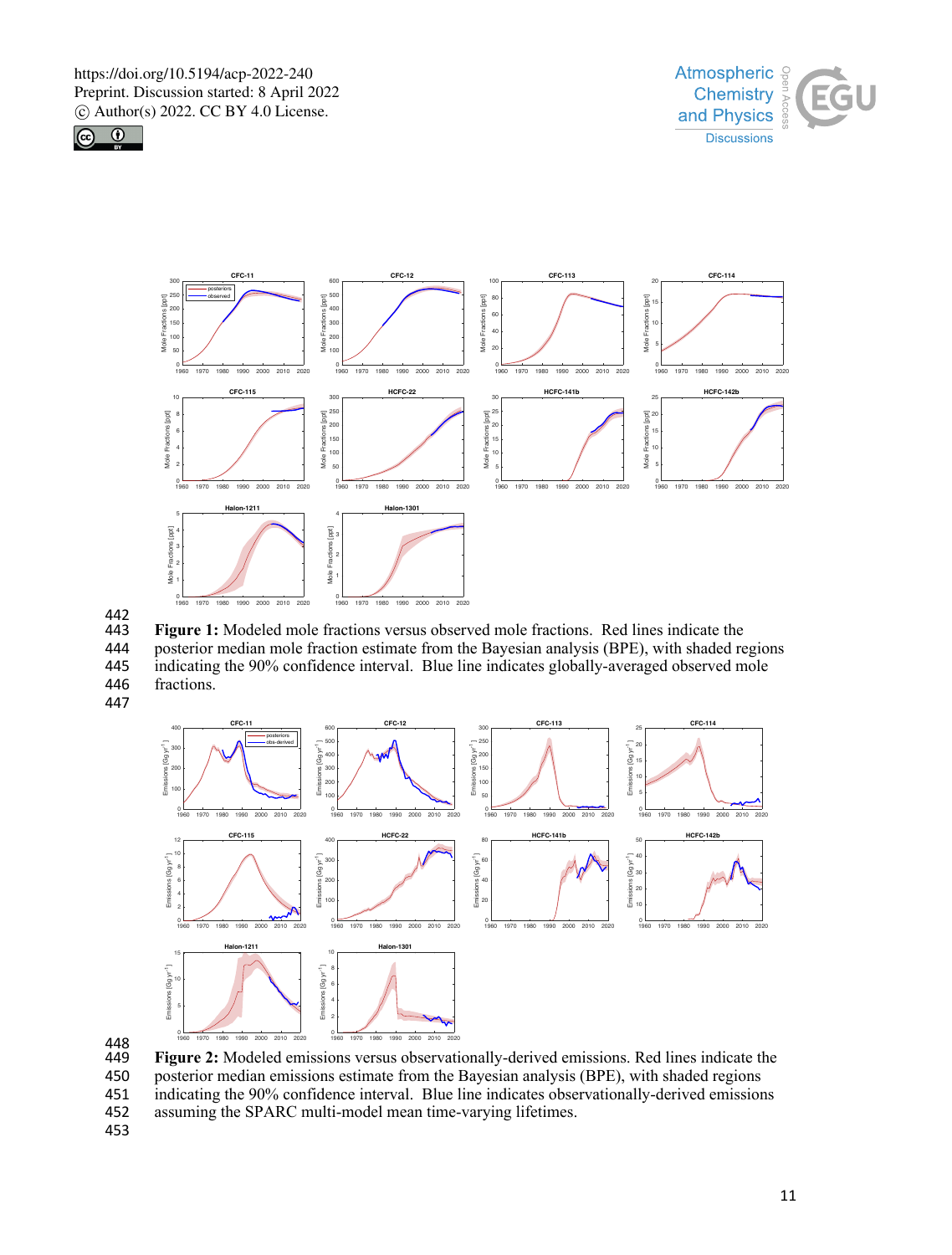



454



455<br>456 456 **Figure 3:** Magnitudes of Bank estimates. The red line indicates the median posterior estimate of 457 Banks from the Bayesian analysis, with shading indicating the 90% confidence interval. 458 Previously published bank estimates are provided for comparison from TEAP (2009), WMO<br>459 (2007), and WMO (2018), along with the hybrid approach updated to current estimated starti 459 (2007), and WMO (2018), along with the hybrid approach updated to current estimated starting

460 values.



462<br>463 **Figure 4**: Emissions by Source. Emissions estimates by various equipment types, summarized 464 in Table 1, are shown here along with estimated emissions from feedstock usage. Lines indicate 465 the median estimate, with the shaded region indicating the 90% confidence interval. Halons are 466 not included in this figure as 100% of halon emissions come from the same application and are 467 thus identical to Figure 2 halon totals. thus identical to Figure 2 halon totals.